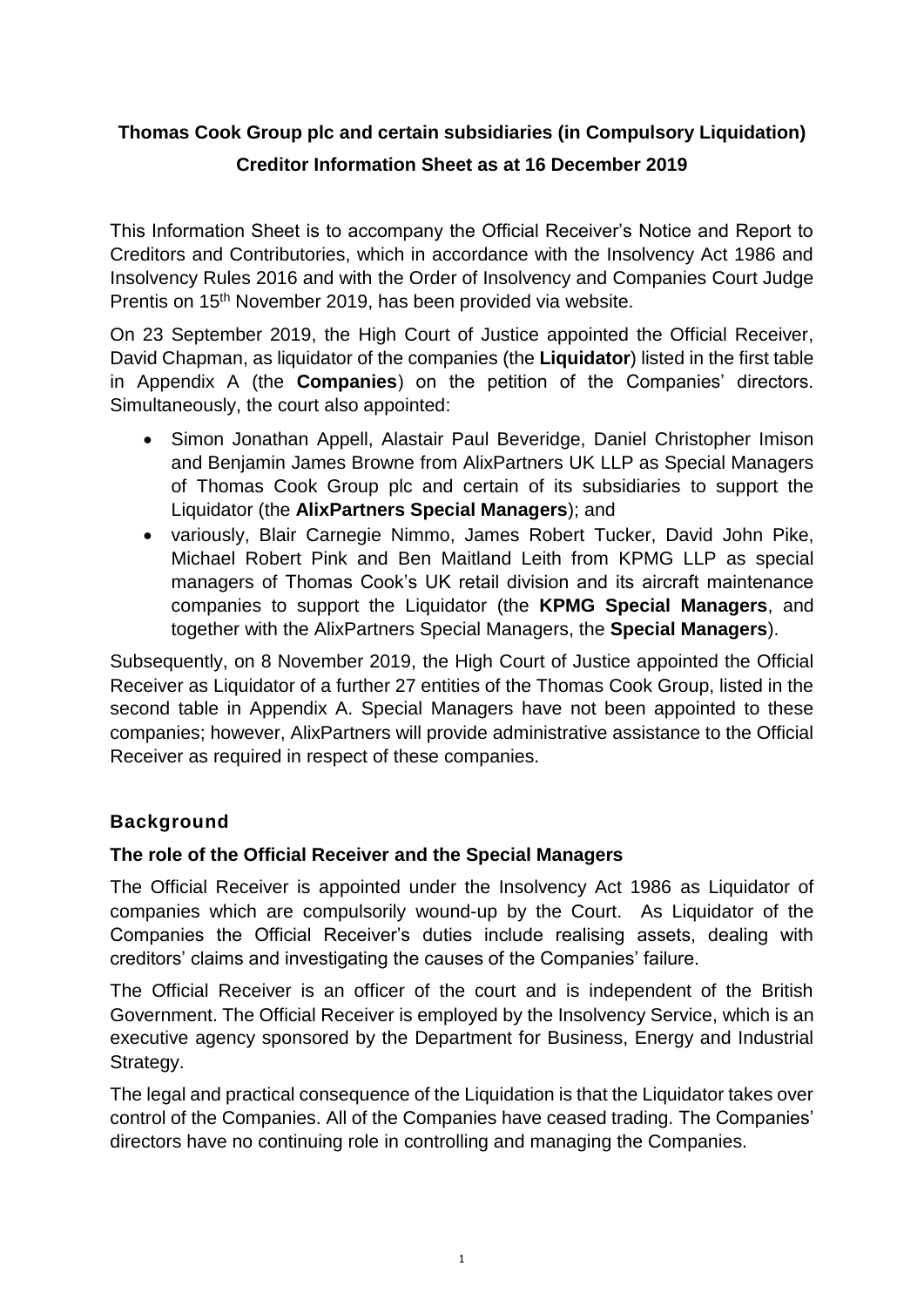One of the Official Receiver's first priorities was to assist the Civil Aviation Authority (the **CAA**) in securing the safe repatriation of the Companies' customers who were overseas when the Companies went into liquidation. In parallel, the Official Receiver has been working to wind down the Companies with a view to looking to maximise the returns to creditors and assisting colleagues in the Redundancy Payments Service to deal with employees claims.

The Special Managers are licenced insolvency practitioners with experience of dealing with liquidations appointed by the High Court of Justice to support the Official Receiver in managing the affairs, business and property of the Companies, in accordance with the powers and duties contained in the court order which appointed them. The Special Managers act as agents of the Official Receiver and Companies, without personal liability.

The AlixPartners Special Managers are all authorised to act as insolvency practitioners by the Insolvency Practitioners Association. The KPMG Special Managers are all authorised to act by the Institute of Chartered Accountants in England and Wales, other than Blair Nimmo, who is authorised to act by the Institute of Chartered Accountants of Scotland.

### **How we will treat your data**

Personal data held by the Companies under the control of the Official Receiver will be kept secure and processed only for matters relating to the liquidation. Personal data not required for the purposes of the liquidation will be destroyed. The Official Receiver is registered as a data controller under the Data Protection Act 2018 in respect of the data he collects and processes during the course of the liquidation. Further information can be found in the Insolvency Service [Personal Information Charter.](https://www.gov.uk/government/organisations/insolvency-service/about/personal-information-charter)

The Special Managers are data processors with the meaning of the Data Protection Act 2018. You can find details of their privacy policies at **AlixPartners** Special [Managers' privacy policy](https://www.tcuk-information.co.uk/documents/special_managers_privacy_nottice_20191002.pdf) and [KPMG Special Managers' privacy policy.](https://home.kpmg/uk/en/home/misc/privacy-policy-insolvency-court-appointments.html)

## **The role of the CAA**

The CAA, with assistance from the AlixPartners Special Managers, organised the repatriation of Thomas Cook's UK customers abroad. A dedicated website has been set up by the CAA which can be found at: [www.thomascook.caa.co.uk.](http://www.thomascook.caa.co.uk/) You should visit this CAA website if you wish to claim a refund for a trip cancelled because of the liquidation of the Companies.

The repatriation of Thomas Cook's UK customers who were abroad at the date of the liquidation has now ended but if you are still abroad, are ATOL protected and require flights home the contact details of the CAA call centre are on the website at <https://thomascook.caa.co.uk/customers/if-you-are-currently-abroad/>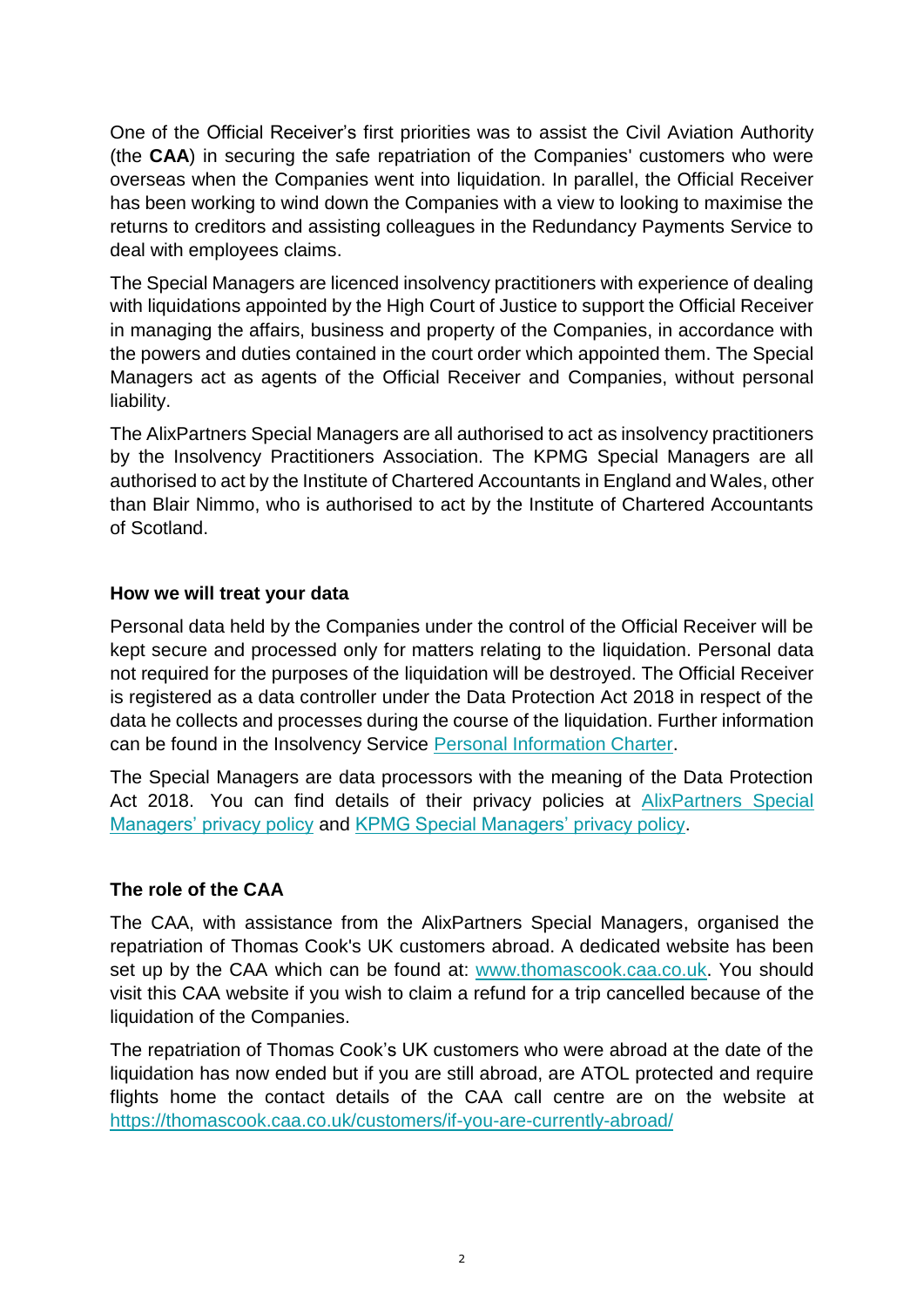### **Other companies in the Thomas Cook Group**

The Official Receiver is Liquidator of the Companies listed in Appendix A. The other UK and overseas companies which made up the Thomas Cook Group either continue to be managed by local management or insolvency practitioners where appointed. The Official Receiver is aware that the following companies have commenced a local insolvency process: 1

| Name of company                                 | <b>Jurisdiction</b> | <b>Insolvency Practitioner</b>                                         |
|-------------------------------------------------|---------------------|------------------------------------------------------------------------|
|                                                 |                     | (if known)                                                             |
| Algarve Tours-Agencia de Viagens e Turismo Lda  | Portugal            |                                                                        |
| Bucher Reisen und Öger Tours GmbH               | Germany             |                                                                        |
| Condor Flugdienst GmbH (in self-administration) | Germany             | Prof. Dr. Lucas Floether                                               |
| In Destination Incoming S.L.U                   | Spain               | Mr. Josu Echeverría Larrañaga                                          |
| Jet Marques S.A.                                | France              |                                                                        |
| Neckermann Polska BP SP, z.o.o.                 | Poland              |                                                                        |
| Sentido Hotels & Resorts GmbH                   | Germany             |                                                                        |
| <b>Thomas Cook Airlines Balearics SL</b>        | Spain               |                                                                        |
| Thomas Cook Airlines Scandinavia A/S            | <b>Denmark</b>      |                                                                        |
| Thomas Cook Austria AG                          | Austria             |                                                                        |
| Thomas Cook Belgium NV                          | Belgium             | Hans De Meyer, Coupure 373,<br>9000 Gent, Belgium                      |
| <b>Thomas Cook Brok Air Services</b>            | France              |                                                                        |
| Thomas Cook Financial Services Belgium          | Belgium             | Pieter Huyghe, Savanstraat 72,<br>9000 Gent, Belgium                   |
| Thomas Cook France S.A.S.                       | France              |                                                                        |
| <b>Thomas Cook GmbH</b>                         | Germany             |                                                                        |
| <b>Thomas Cook International AG</b>             | Switzerland         |                                                                        |
| Thomas Cook Nederland BV                        | <b>Netherlands</b>  | Mrs. Hanneke De<br>Coninck-<br><b>Smolders</b>                         |
| Thomas Cook Retail Belgium NV                   | Belgium             |                                                                        |
| Thomas Cook Retail NV                           | Belgium             | Mieke<br>Verplancke,<br>Zuidstationstraat 34-36, 9000<br>Gent, Belgium |
| <b>Thomas Cook SAS</b>                          | France              |                                                                        |
| <b>Thomas Cook Service AG</b>                   | Switzerland         |                                                                        |
| Thomas Cook Touristik GmbH                      | Germany             |                                                                        |

ł

<sup>1</sup> Please note that further entities may have filed for insolvency, but these are the only entities of which we are currently aware.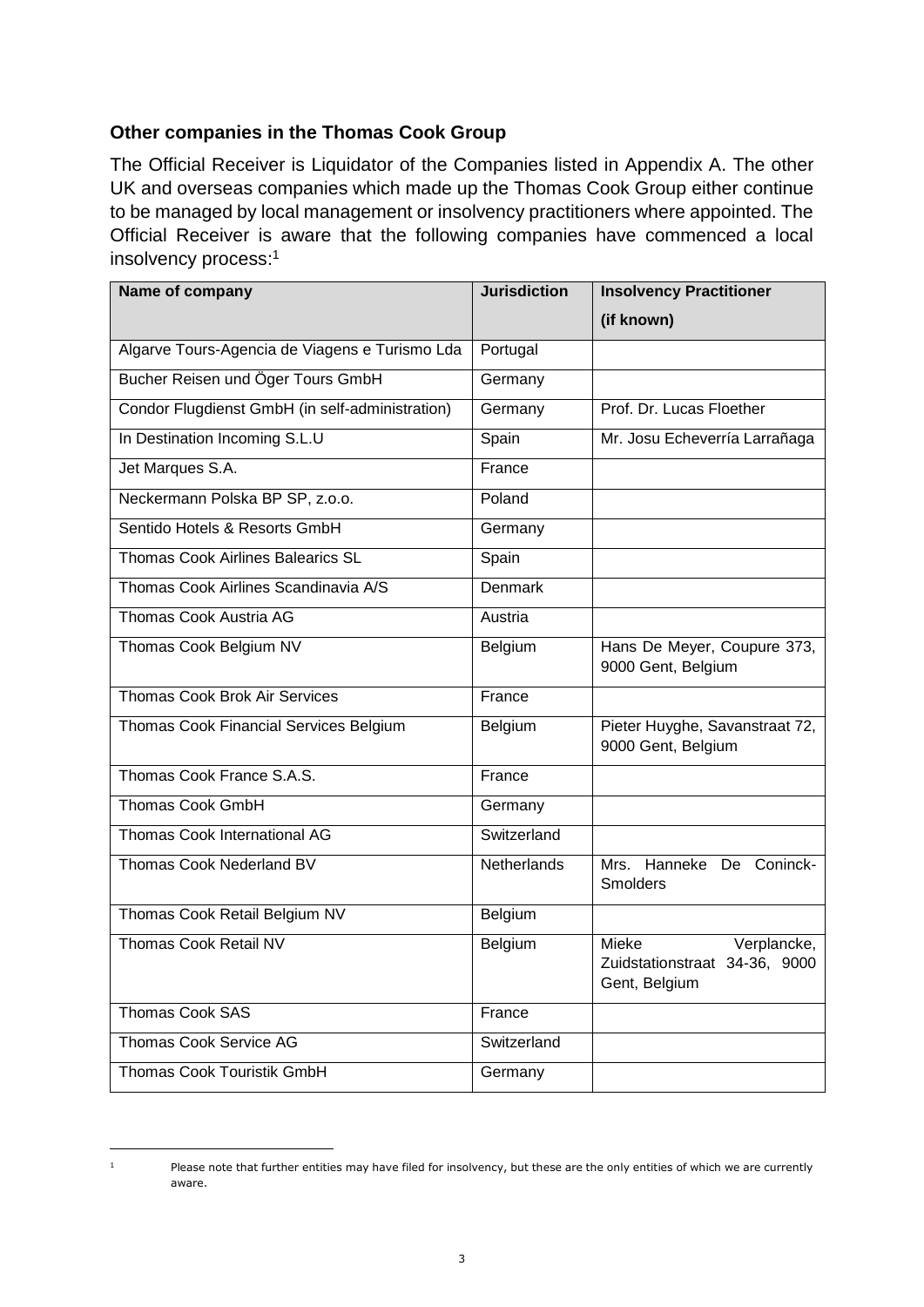### **Reporting to creditors**

The Official Receiver has issued a report to creditors and contributories dated 16 December 2019 which is available for download at:

[https://www.gov.uk/government/news/thomas-cook-information-for-customers](https://urldefense.proofpoint.com/v2/url?u=https-3A__www.gov.uk_government_news_thomas-2Dcook-2Dinformation-2Dfor-2Dcustomers-2Demployees-2Dcreditors-2Dand-2Dshareholders&d=DwMGaQ&c=LbONZuVfeX9r3BKVI3DiW15ySOqOCs2yRrcUdzld8D4&r=9WpWikbre_Dr_6sQuLO67NCzb-8-ijTm2e-dBuf4cHs&m=aeTAN7VBLDtcyCNWJjvk7Wh3ay9NukULMdkzpuSeL6A&s=qETNwoxy8bik4p7LhZAnIq2T7JLAqM5pMJqoFdNuBsY&e=)[employees-creditors-and-shareholders](https://urldefense.proofpoint.com/v2/url?u=https-3A__www.gov.uk_government_news_thomas-2Dcook-2Dinformation-2Dfor-2Dcustomers-2Demployees-2Dcreditors-2Dand-2Dshareholders&d=DwMGaQ&c=LbONZuVfeX9r3BKVI3DiW15ySOqOCs2yRrcUdzld8D4&r=9WpWikbre_Dr_6sQuLO67NCzb-8-ijTm2e-dBuf4cHs&m=aeTAN7VBLDtcyCNWJjvk7Wh3ay9NukULMdkzpuSeL6A&s=qETNwoxy8bik4p7LhZAnIq2T7JLAqM5pMJqoFdNuBsY&e=)

[https://tcuk-information.co.uk](https://tcuk-information.co.uk/) or

[http://www.thomascook.insolvency-kpmg.co.uk](http://www.thomascook.insolvency-kpmg.co.uk/)

### **Liquidation Committee**

Where the Official Receiver is Liquidator, there is no provision in the Insolvency Act for a liquidation committee to be formed.

## **The Official Receiver's investigation**.

The Official Receiver has a duty to investigate the reasons for the failure of the Companies as part of his duties under the Insolvency Act 1986. Please note that any report, will be confidential and the content will not be made available to creditors. However, should disqualification proceedings be taken and successful a further report to creditors is issued once an undertaking or order has been obtained, notifying creditors of the outcome. If any creditors or shareholders have matters which they believe contributed to the Companies failure and should be investigated , they should in the first instance contact the Special Managers at [TCUKCreditors@alixpartners.com.](mailto:TCUKCreditors@alixpartners.com) This should not be construed as suggesting any fault on the part of the Companies or their directors.

#### **Remuneration of the Liquidator and the Special Managers**

The remuneration of the Official Receiver as Liquidator is defined in the Insolvency Proceedings (Fees) Order 2016. The Official Receiver's administration fees are £5,000 plus an additional general fee of £6,000 for each company in liquidation. These fees are paid first after any realisation costs. Where the Official Receiver acts as Liquidator fees are paid at 15% of the value of the assets recovered and sold.

The remuneration of the Special Managers is supervised by the Official Receiver and the High Court of Justice. Their time will be fixed by the Court by reference to the time spent by the Special Managers and their teams in assisting the Official Receiver.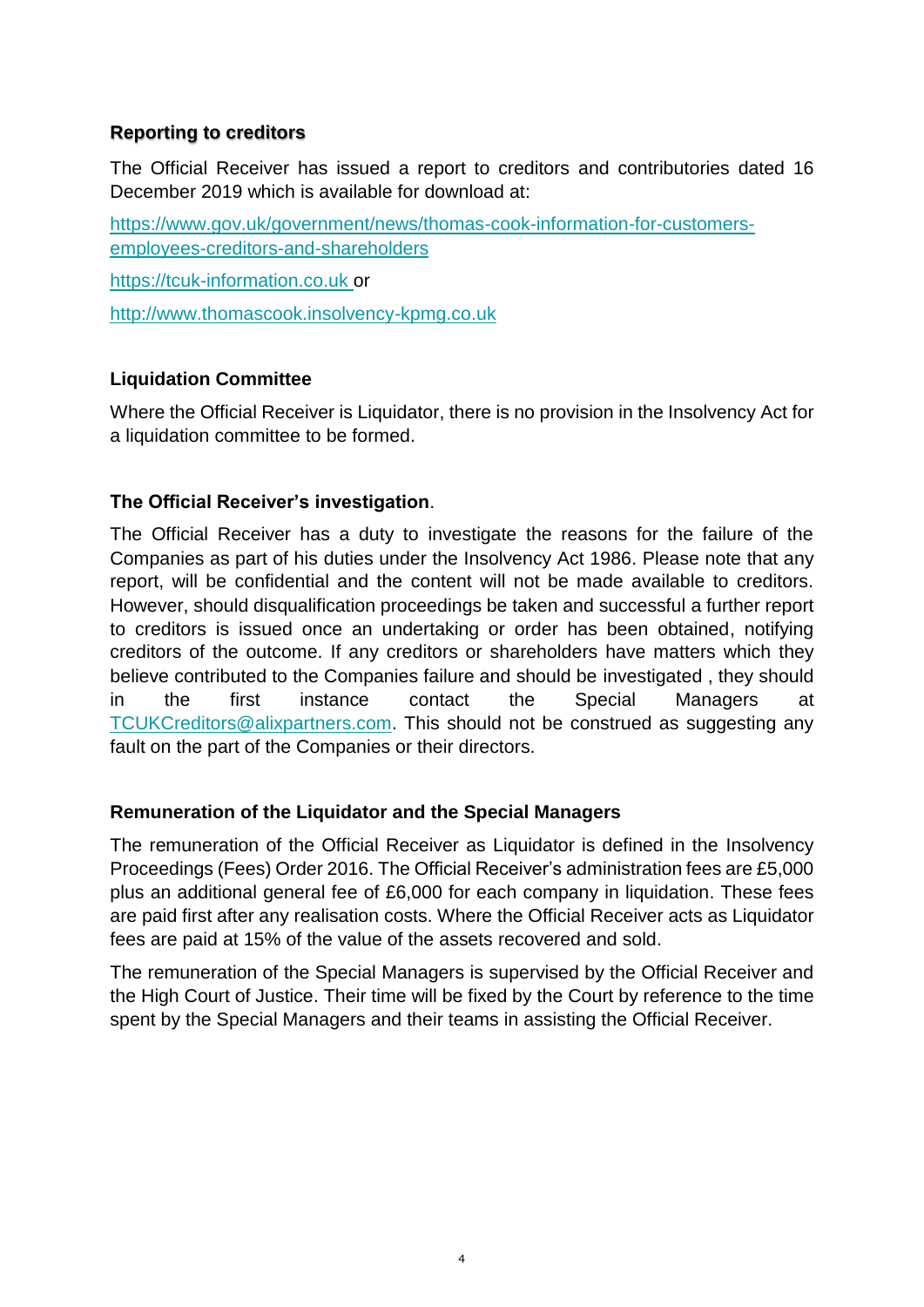### **Asset realisations**

With the assistance of the Special Managers, the Official Receiver is exploring all options to realise the best value for the assets owned by the Companies.

#### **UK aircraft slots**

The UK aircraft landing slots owned by the Companies have been sold. The value of these transactions is commercially sensitive, but the Official Receiver and Special Managers are content that they achieved the best possible value.

## **Cash at bank**

The Thomas Cook Group held a number of banking arrangements across the group. Those arrangements allowed for balances between different arrangements to be setoff, so credit balances can be used to clear overdrawn balances. The Official Receiver is reviewing these claims to ensure that set-off is correctly applied but it may be that cash is not available to the creditors. Please note that, generally speaking, none of the cash held by overseas companies in the Thomas Cook Group will be available for the creditors of the Companies.

### **What to do if you are in possession of an asset of the Companies**

If you are currently in possession of an asset that belongs to the Companies, these items should be returned to the relevant company immediately. To arrange a return, please contact the Special Managers by email at [TCUKCreditors@alixpartners.com](mailto:TCUKCreditors@alixpartners.com) or [TCtradecreditors@kpmg.co.uk](mailto:TCtradecreditors@kpmg.co.uk) and confirm what items you hold and where these items are stored. Assets of the Companies may include any branded items, first aid kits or security passes.

#### **What to do if you have leased an asset to the Companies**

If you leased an asset to the Companies, please contact the Special Managers by email at [TCUKCreditors@alixpartners.com](mailto:TCUKCreditors@alixpartners.com) or [TCtradecreditors@kpmg.co.uk](mailto:TCtradecreditors@kpmg.co.uk) and confirm details of the asset/s leased to the Companies. The Special Managers will contact you to arrange return.

## **Amounts owed to creditors**

If you believe you were owed money by the Companies at the date of the liquidation you may complete a claim form/proof of debt and return it to the Special Managers at [TCUKCreditors@alixpartners.com](mailto:TCUKCreditors@alixpartners.com) (for Companies subject to the AlixPartners Special Managers' appointment) or [TCcreditors@KPMG.com](mailto:TCcreditors@KPMG.com) (for companies subject to the KPMG Special Managers' appointment) together with all supporting documentary evidence.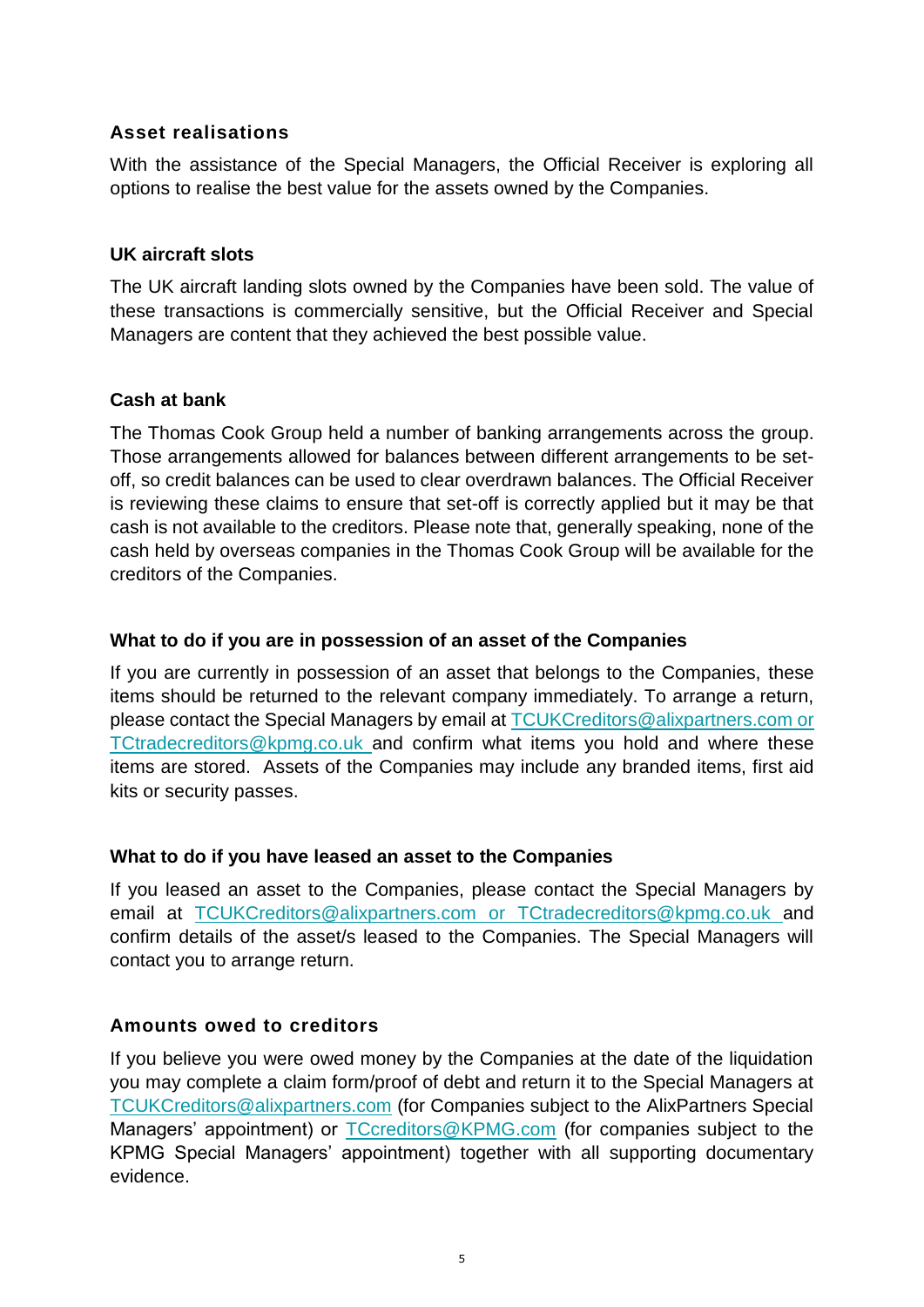Proof of debt forms can be downloaded from [https://www.gov.uk/government/publications/rule-144-proof-of-debt-general-form.](https://www.gov.uk/government/publications/rule-144-proof-of-debt-general-form)

Please make sure that you provide the details of the name of the company that owes you money and submit to the relevant Special Manager.

Claim forms/proofs of debt submitted to the Special Managers will be reviewed and agreed, only if there are sufficient funds available in a particular company to allow a dividend to be paid to unsecured creditors. Given that it may take some time to determine whether a dividend will be paid, creditors are advised to keep safe all documents and records relating to, or which could help support, their claim.

Please be advised that due to the number of claims envisaged the Special Managers will not acknowledge claims received.

If you are owed money by companies in the Thomas Cook Group other than the Companies to which this document refers (as shown in Annex A), you should contact the company directly or the relevant insolvency practitioner if the company has filed for insolvency as shown in the table above.

## **Information for former employees of the Companies.**

If you have received payment from the Redundancy Payments Service, you can still make a claim against your former employers for any net pay still due to you after receiving your finalised payment from the Redundancy Payments Service, by completing and submitting a proof of debt / claim form.

If you do not submit a claim form/proof of debt, your claim against the estate of your former employer will be determined based on the information you have provided to the Insolvency Service's Redundancy Payments Service. The Redundancy Payment Service will also be a creditor claiming in the liquidations for those payments it has made to employees of the Companies stated in Annex A.

Specific further information is available for former employees on **AlixPartners** Special [Managers' portal](https://www.tcuk-information.co.uk/employeeinfo.html) and [KPMG Special Managers' portal.](https://www.insolvency-kpmg.co.uk/case+KPMG+TJ92262037.html)

## **Payment of dividends to unsecured creditors**

The Official Receiver and the Special Managers are currently taking steps to protect, preserve and realise the assets of the Companies. As the process continues it will be possible to form an initial view, for each Company, as to whether there will be a distribution of money to unsecured creditors.

If full repayment of claims is not possible, unsecured creditors instead get a dividend in proportion to the value of each claim. How much you are paid will depend on the amount of money that can be realised and the number of claims. If there are few assets, you may receive nothing.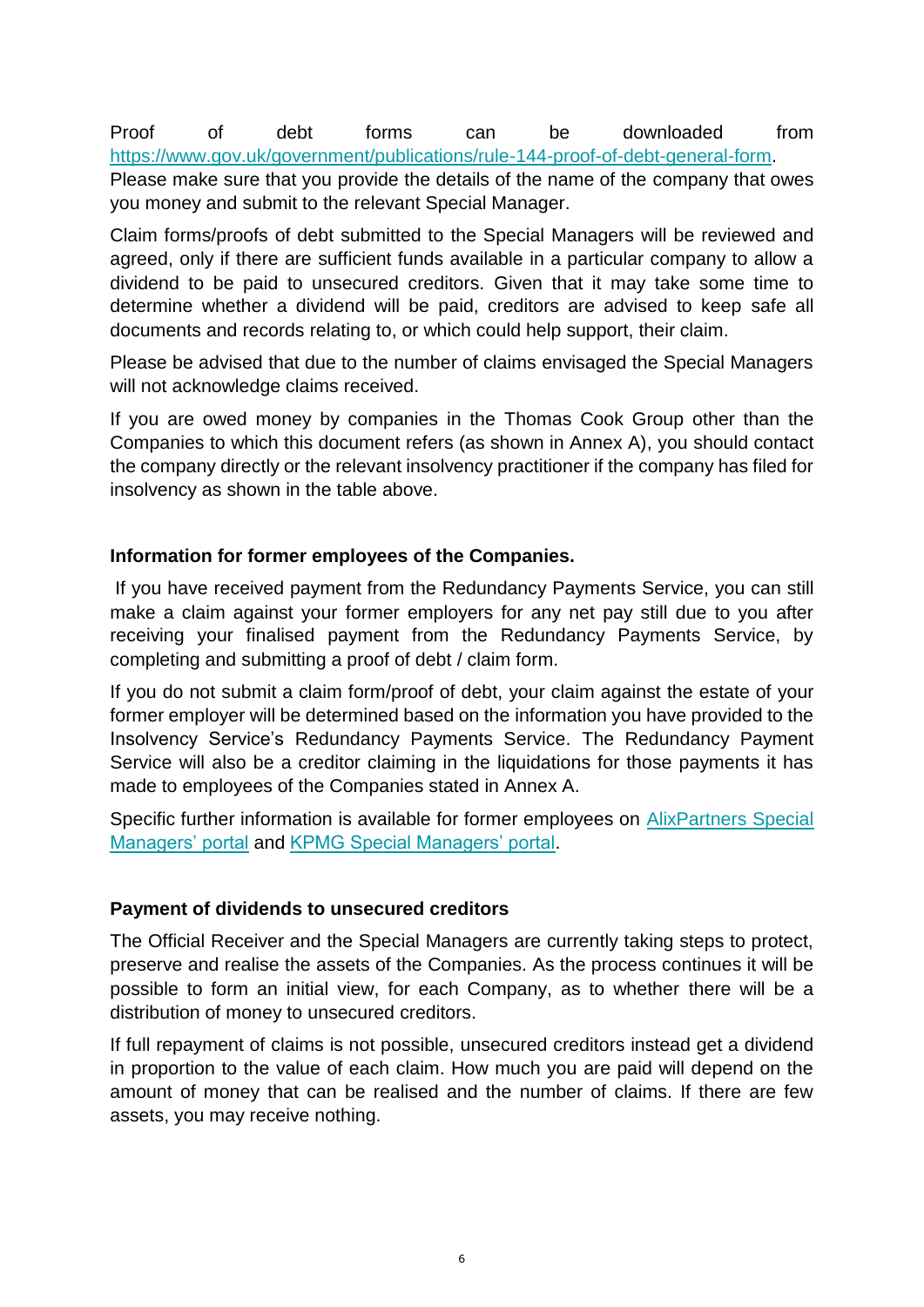Given the size and complexity of the Companies' affairs, if a dividend is to be paid it is unlikely that it will be paid within the first twelve months of the liquidations. If a dividend is to be paid updates will be provided to creditors of the relevant companies.

The report to creditors and contributories dated 16 December 2019 provides an indication of whether a dividend is likely from the company of which you are a creditor.

# **After the initial report to creditors you may hear nothing further unless a dividend becomes payable.**

The Special Managers will contact creditors/contributories for those specific companies where a dividend is to be paid. It is therefore important that you remember to notify the Special Managers if you change address.

## **Financial creditors**

An entity priority model report (**EPM**) was prepared for the specific purpose of helping creditors who would have been party to the proposed scheme of arrangement to consider whether they should support the scheme. The EPM used a set of assumptions which are no longer appropriate either because of the different context or because of the change in the financial circumstances of the Thomas Cook Group. This analysis is not directly relevant to the Liquidations and will therefore not be updated. The Official Receiver has given an initial indication on whether a dividend is expected to be available to the creditors of each of the Companies in the report to creditors published with this document.

## **Bonds issued by Thomas Cook Group plc and Thomas Cook Finance 2 plc**

Each of (i) the £750m 6.25% senior notes due 2022 issued by Thomas Cook Group plc and (ii) the £400m 3.875% senior notes due 2023 issued by Thomas Cook Finance 2 plc were delisted on 10 October 2019. You should consult with your own financial or legal advisors as to the potential implications of this for you.

# **Customers**

# **What to do if you have a holiday booked with Thomas Cook in the UK**

As a result of the Liquidator's appointment, the Companies have ceased selling holidays and will not be able to fulfil future bookings. If you are due to depart from a UK airport with the Companies in the future, please do not travel to your UK airport as your flight will not be operating and you will not be able to travel.

As you have paid for a service which will not be provided, you may be entitled to a refund. A list of the options available to you can be found at the CAA's dedicated website [here](https://thomascook.caa.co.uk/customers/if-you-have-a-future-booking-and-have-not-traveled-yet/)**.**

If you have paid for goods or services that will not be provided by the Companies and have not received a refund via any of the routes detailed in the link above, you may be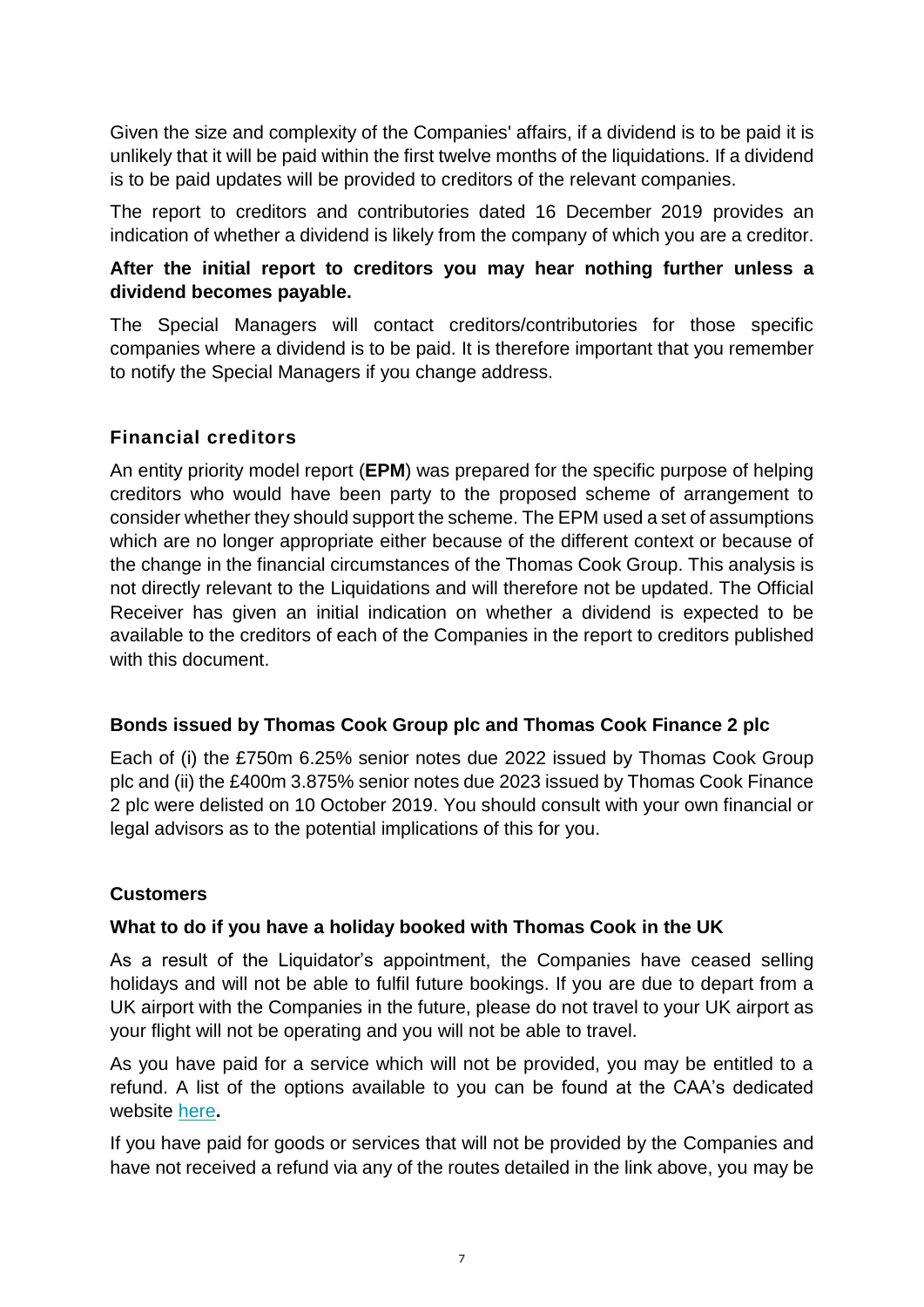entitled to register as an unsecured creditor in the Liquidation. Details on how to submit an unsecured claim are detailed in the 'Amounts owed to creditors' section of this information sheet (above).

### **What to do if you have booked a holiday with another travel agent but are due to fly with a UK Thomas Cook airline**

All UK Thomas Cook flights have been cancelled. If you are due to depart from a UK airport with the Companies in the future, please do not travel to your UK airport as your flight will not be operating and you will not be able to travel.

If you have booked the holiday through a third-party agency, you should contact them in the first instance to discuss your booking.

## **Claiming for compensation for delayed UK Thomas Cook flights**

In general, if your flight is delayed, EU Regulation 261/2004 may entitle you to claim a lump sum in compensation through your airline.

As the Companies have now ceased trading, anyone owed money up to 23 September 2019, including amounts due as compensation for a delayed flight under EU Regulation 261/2004 can only be claimed in the Liquidation. Details on how to submit a claim are detailed in the 'Amounts owed to creditors' section of this document.

For guidance on your rights to compensation and the amount that you are entitled to reclaim, please visit the CAA's dedicated website [here](https://www.caa.co.uk/Passengers/Resolving-travel-problems/Delays-cancellations/Delays/Flight-Delays/)**.**

As an alternative, please contact your travel insurance provider to discuss the possibility of obtaining a compensation through other means.

# **Customers who had an agreement from one of the companies to pay compensation following a complaint**

If you agreed any compensation with any of the Companies prior to 23 September 2019 (being the date of the appointment of the Official Receiver as Liquidator of the Companies), you can claim in the Liquidation. Details on how to submit a claim are detailed in the 'Amounts owed to creditors' section of this document.

## **Personal injury claims against the Companies**

The Companies are not in a position to make any payments to you for compensation now. You may have a claim as an unsecured creditor. If you would like to make the Special Managers aware of your claim, please complete the claim form provided and submit it to [TCUKCreditors@alixpartners.com.](mailto:TCUKCreditors@alixpartners.com) If there are sufficient funds available to pay a dividend to unsecured creditors, the claims submitted will be reviewed and assessed.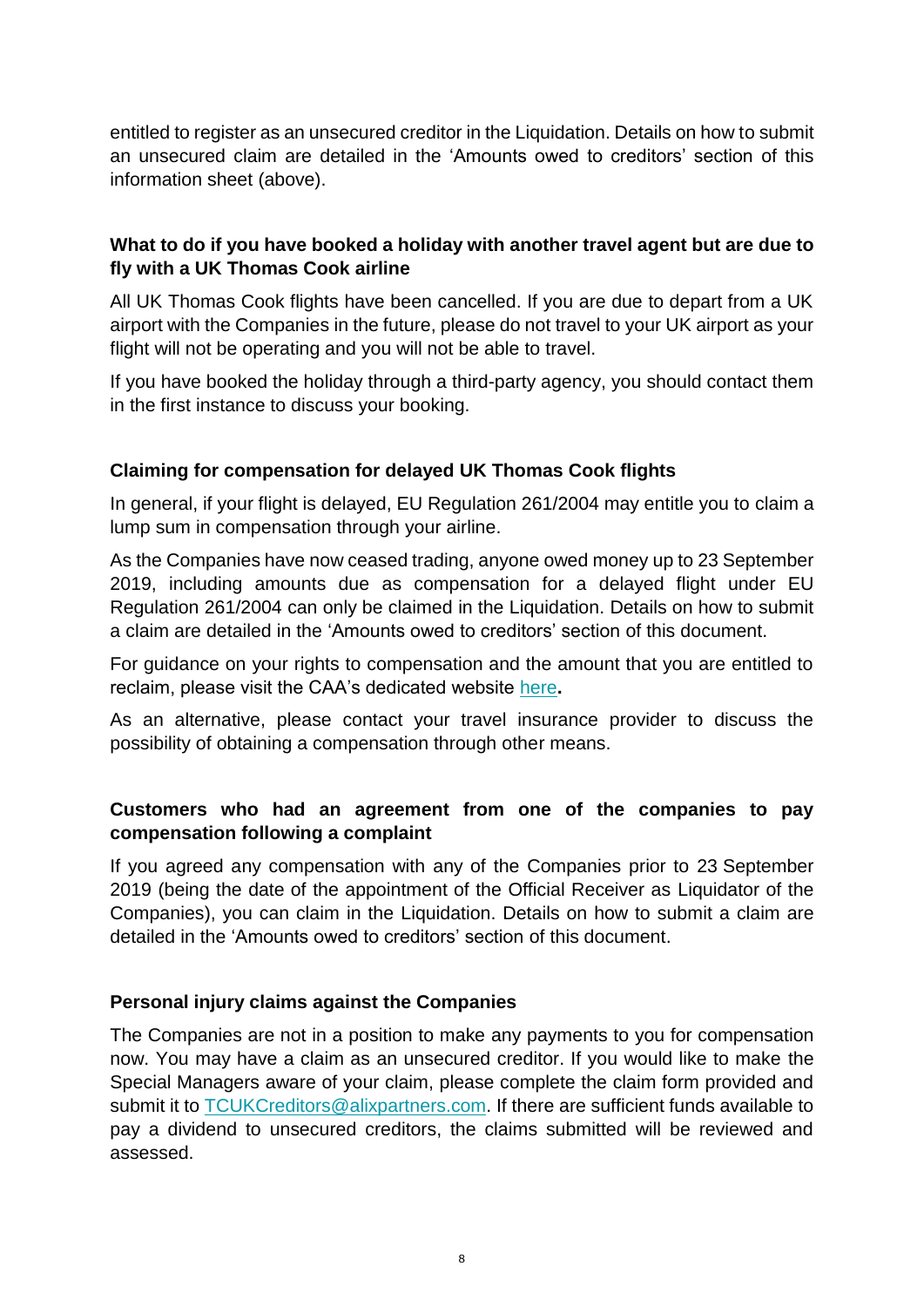Please note, the Companies held an insurance policy and certain individuals may be able to claim under the Third Parties (Rights against Insurers) Act 2010. There are certain policy limits such that lower value claims may not qualify. Should you require any further information, please contact the Special Managers by email at [TCUKCreditors@alixpartners.com.](mailto:TCUKCreditors@alixpartners.com)

Prior to the Liquidation, the Companies had been providing personal injury cover for customers as part of its holiday package (as required) without fully insuring against the cost of potential claims themselves. It is therefore uncertain whether customers will receive any of the compensation they would have ordinarily received against their claims. As such, the last Government committed to establishing an exceptional statutory compensation scheme to ensure that those left with serious long-term needs will be looked after. This will be a capped fund, sufficient to ensure there is support for those customers facing the most serious hardship as a result of injuries or loss of life for which the Companies would have been liable. Routine claims covering short-term problems will not be covered. The announcement may be viewed at the following link. [https://www.gov.uk/government/news/government-plans-to-set-up-exceptional](https://www.gov.uk/government/news/government-plans-to-set-up-exceptional-thomas-cook-compensation-scheme)[thomas-cook-compensation-scheme.](https://www.gov.uk/government/news/government-plans-to-set-up-exceptional-thomas-cook-compensation-scheme)

Due to the UK election announced for 12 December 2019, no further details regarding the scope and operation of the scheme have been provided, and implementation of the scheme will not begin until after the election. Please note that any updates in respect of this compensation scheme will be issued by the Government directly.

## **Customers still abroad**

The CAA's flying programme to repatriate Thomas Cook's UK customers affected by the Liquidation has now ended. If you are still abroad and your booking is ATOL protected, please contact the [CAA.](https://thomascook.caa.co.uk/customers/if-you-are-currently-abroad/)

# **Additional costs as a result of flights being cancelled or due to delays during the repatriation process (e.g. additional parking costs).**

As the Companies have ceased trading, it is not possible to offer any compensation for any unforeseen additional costs that you may have incurred as a result of cancelled flights or any delays during the repatriation process.

You may however submit an unsecured claim for these additional costs. Details on how to submit an unsecured claim are detailed in the 'Amounts owed to creditors' section of this information sheet.

As an alternative, you may wish to contact the CAA, ATOL (if your booking was ATOL protected), or your travel insurance provider to discuss the possibility of obtaining a refund or compensation.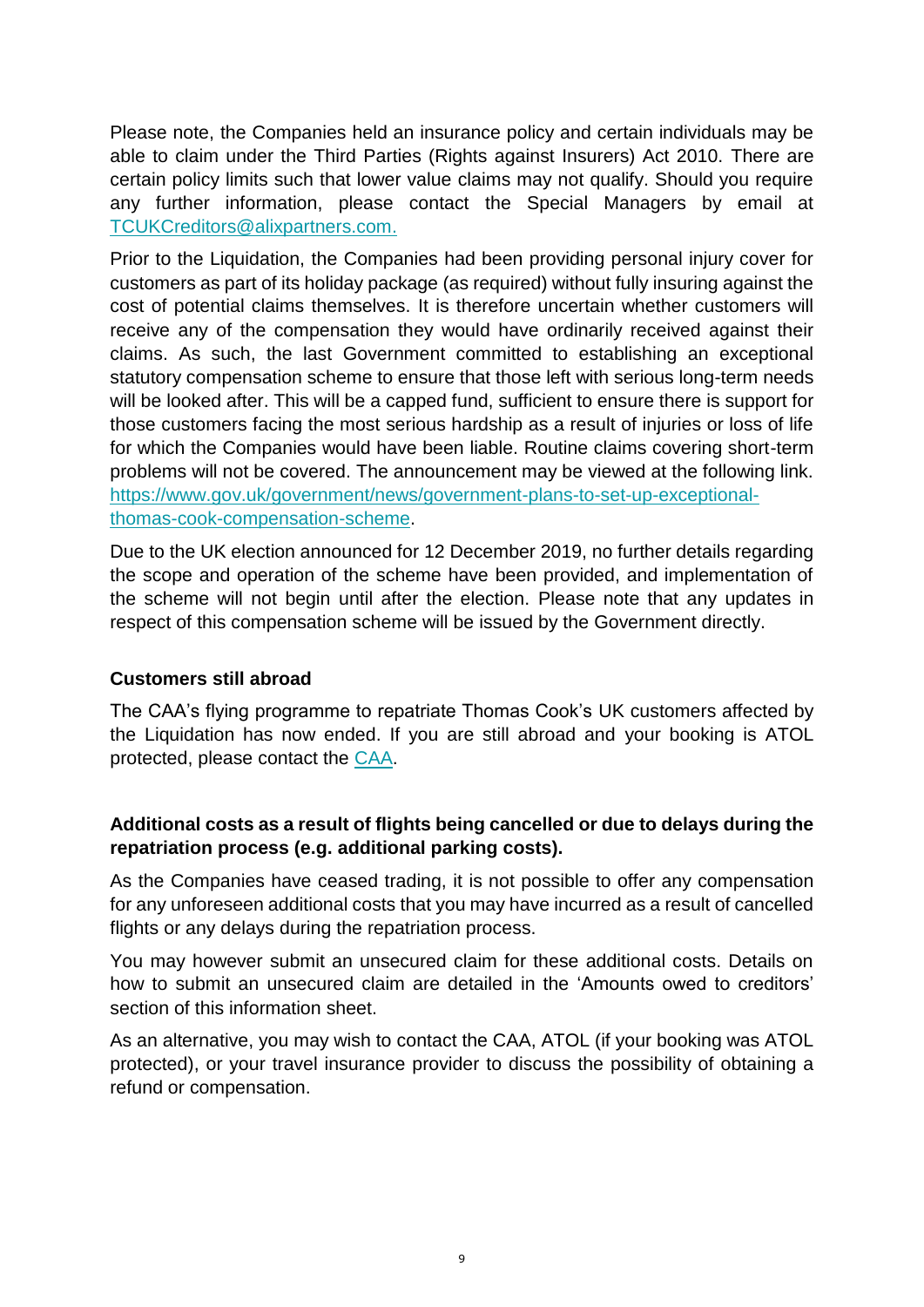## **Information for holders of gift cards**

If you hold an unredeemed gift card you may wish to contact your travel insurance provider followed by your credit card/debit card provider as you may be entitled to a refund through the options set out below.

- **Credit card:** If you purchased a gift card directly from the Companies using a credit card and your transaction has a value between £100 and £30,000, you may be entitled to a refund under Section 75 of the Consumer Credit Act 1974 (the **Consumer Credit Act**). Under Section 75 of the Consumer Credit Act, a credit card company is jointly and severally liable for any breach of contract or misrepresentation by a retailer or trader.
- **Debit card:** If you purchased a gift card directly from the Companies using a debit card, you may be entitled to a refund through the chargeback scheme. Chargeback is a transaction reversal made to dispute a card transaction and secure a refund for the purchase.

If you wish to submit a request for a refund under Section 75 of the Consumer Credit Act or the chargeback scheme, please contact your bank or card provider to discuss this matter further.

Should you not receive a refund via any of the routes detailed above, you can make a claim in the Liquidation. Details on how to submit a claim are detailed in the 'Amounts owed to creditors' section of this information sheet.

As a result of the Companies ceasing to trade, certain IT systems have been disabled including the gift card management system. The Special Managers are liaising with IT specialists to determine whether this information can be recovered, however, the Special Managers are currently unable to confirm individual gift card balances.

We would advise that you check historic emails or receipts from the Companies which may contain the information that you require.

If you wish to submit a claim for your unused gift card but are unable to confirm the remaining balance on the gift card, the Liquidator advises that you submit a claim for the last known balance on the account, attaching a copy of available supporting evidence.

If funds become available to unsecured creditors of the Companies, the Liquidator and the Special Managers will compare claims to the Companies' records and any other available information when assessing claims.

# **Gift cards used towards future bookings**

## Gift card/voucher purchased from the Companies

If your gift card or voucher has been purchased from one of the Companies, and you have used the gift card or voucher to pay for a forward booking, then you may be able to claim a refund for that booking from the [CAA.](https://thomascook.caa.co.uk/customers/if-you-have-a-future-booking-and-have-not-travelled-yet/)

Gift card/voucher obtained through other means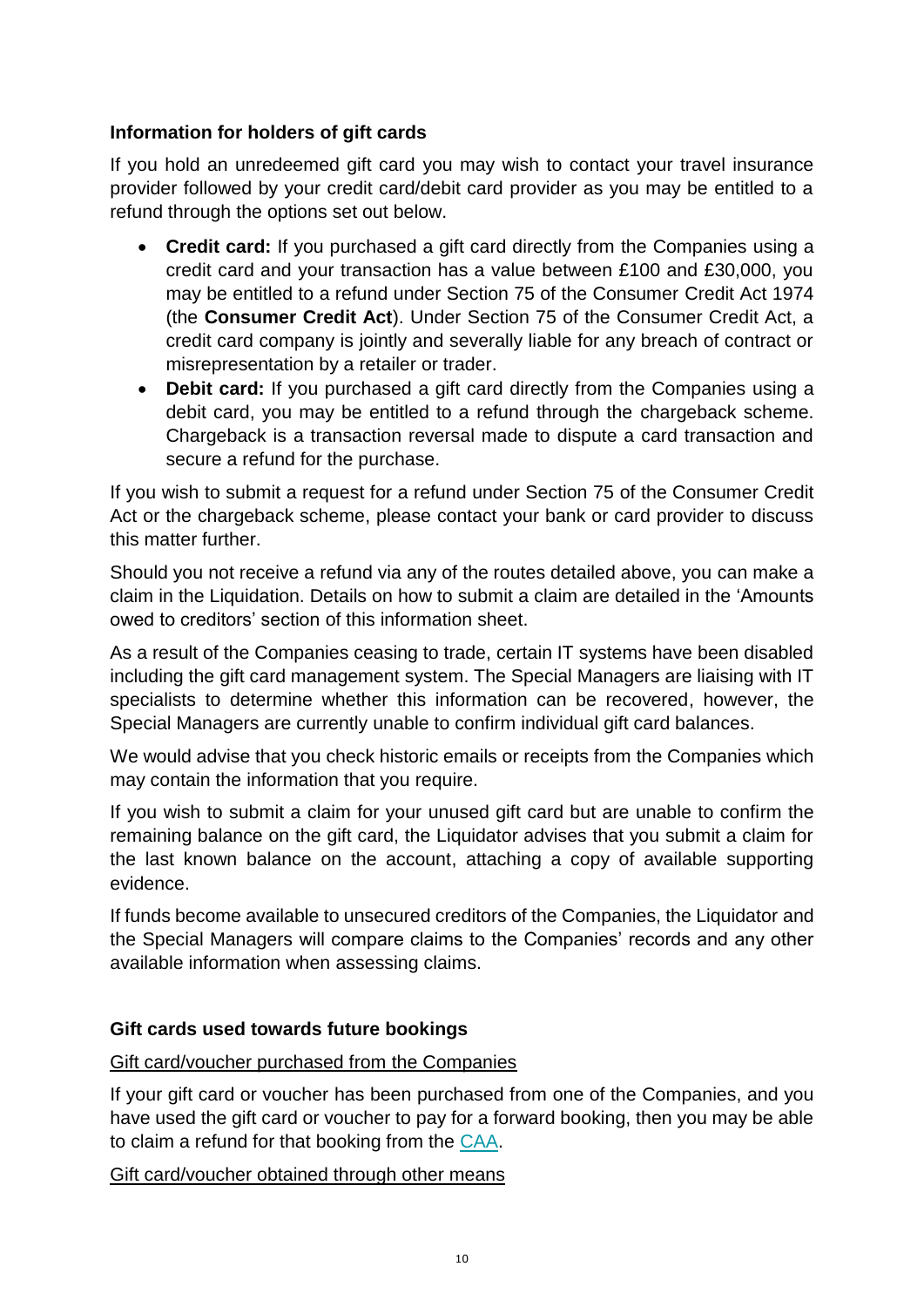Where a gift card or voucher was obtained by way of compensation from one of the Companies, as a loyalty voucher or as winnings in a prize or raffle (i.e. the gift card was given to you by the Companies), then the part of the booking paid for by such gift card or voucher will not be refunded by the CAA. The current Air Travel Trust (**ATT**) Payment Policy as published on the [CAA website](https://www.caa.co.uk/ATOL-protection/Air-travel-trust/About-the-Air-Travel-Trust/) shall apply. In this case, you will be entitled make a claim in the Liquidation. Details on how to submit a claim are detailed in the 'Amounts owed to creditors' section of this information sheet.

### **Travel insurance**

If you bought travel insurance from the Companies, please contact the underwriter of the insurance policy in the first instance to confirm the status of your insurance policy. The details of the underwriter should be found in the insurance documentation provided to you by the Companies.

### **Sports packages**

As the Companies have ceased trading, it will be unable to honour sports package bookings. you can make a claim in the Liquidation for the money lost. Details on how to submit a claim are detailed in the 'Amounts owed to creditors' section of this information sheet.

In respect of match tickets, the Special Managers suggest that you contact the football clubs directly for further guidance.

#### **Booking information**

If you require copies of your booking information please email your enquiry to [TCUKcustomers@alixpartners.com.](mailto:TCUKcustomers@alixpartners.com) If you have sent us a request for information, we are looking into your request and trying to locate the information you have requested. In the interim, we would advise you to check historic emails or receipts from the Companies which may contain the references you require.

#### **Shareholders**

Steps have been taken to de-list the shares of Thomas Cook Group plc. Based on current information there will be no funds available for distribution to shareholders. On this basis, the Special Managers are not requesting shareholders to submit their claims.

#### **Official Receiver is not seeking nominations**

The Official Receiver has decided not to exercise his power under section 136(4) of the Insolvency Act 1986 to seek nominations from the Companies' creditors and contributories to be replaced by an insolvency practitioner. The Official Receiver shall therefore remain as liquidator.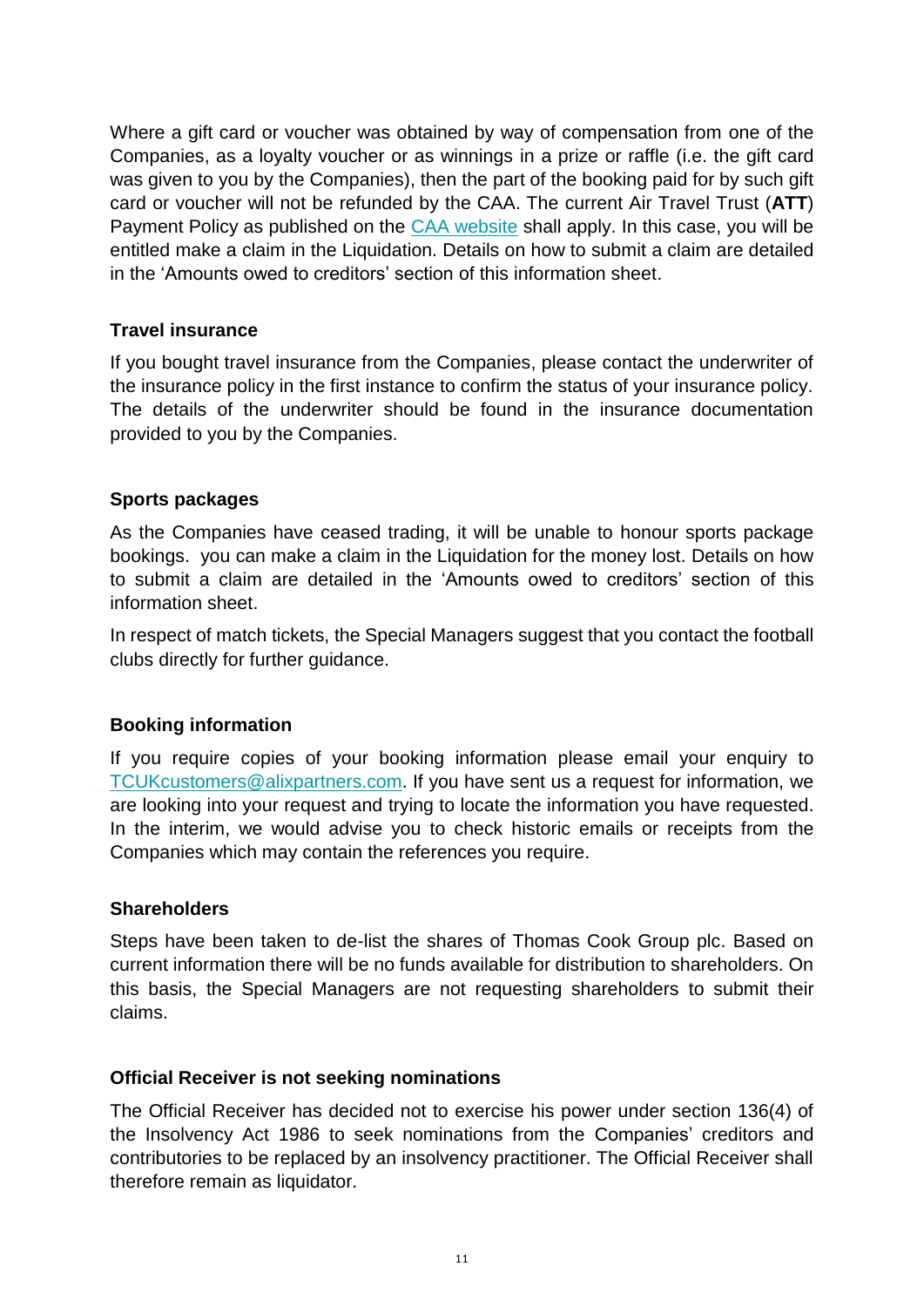The Insolvency Act includes a provision for creditors to require the Official Receiver to seek nominations from creditors and contributories to replace him as liquidator, at any time, if that request is supported by more than one quarter in value of the company's creditors. Any request should be made to the respective Special Managers and must be accompanied by a list of the creditors concurring with the request, together with the amounts of their claims and the written confirmation of each creditor that they agree with the request. If the requesting creditor holds over 25% in value of the company's creditors on their own, they must provide a statement to that effect**.**

# **Opting Out**

Creditors (not Contributories) may elect to opt out of receiving further documents about the Companies' liquidations. Please note in this case the Official Receiver has already determined that he will not issue documents to individual creditors but use the websites for communication where possible. If you do wish to formally opt out, you must give notice in writing to the respective Special Managers.

You cannot elect to opt out of receiving documents if:

i) the Insolvency Act 1986 requires, or the Court orders, a document to be delivered

to all creditors, or

ii) it is a notice relating to a change of liquidator or the liquidator's contact details, or

iii) it is a notice of a dividend or proposed dividend.

A statement that you wish to opt out will not affect any entitlement you may have to receive any dividends or to participate in any decision procedure (although if you opt out you will not receive notice of the procedure). A creditor who opts out is treated as having opted out in respect of all future insolvency proceedings that relate to the same company. If there is a change in office holder, creditors will not be required to make a separate application to opt out. Details of opted out creditors will be provided to any new office holder. At any time, you may revoke the election to opt out by a further written notice in writing to the office holder current at the time.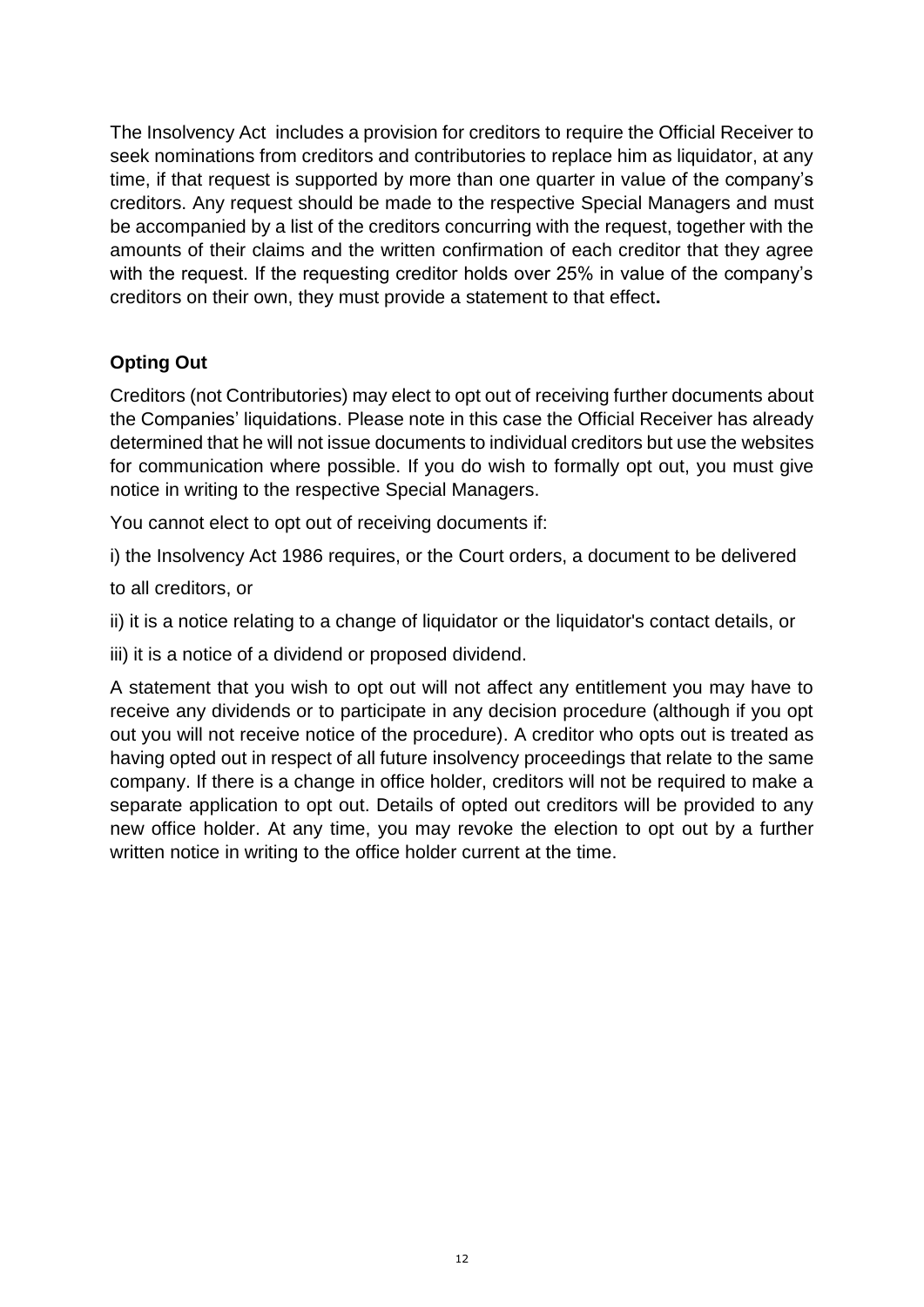# **Appendix A: Thomas Cook Group companies which have been placed into Liquidation**

| <b>Company name</b>                                   | <b>Company number</b> | <b>Special Managers' firm</b> |  |
|-------------------------------------------------------|-----------------------|-------------------------------|--|
| Entities placed into Liquidation on 23 September 2019 |                       |                               |  |
| <b>Thomas Cook Group Plc</b>                          | 06091951              | <b>AlixPartners</b>           |  |
| <b>Thomas Cook Services Limited</b>                   | 03028914              | <b>AlixPartners</b>           |  |
| Cook<br>Tour  <br>Thomas<br>Group                     | 10699895              | <b>AlixPartners</b>           |  |
| <b>Operations Limited</b>                             |                       |                               |  |
| Thomas Cook Group Airlines Limited                    | 10645850              | <b>AlixPartners</b>           |  |
| Thomas Cook West Investments                          | 08157544              | <b>AlixPartners</b>           |  |
| Limited                                               |                       |                               |  |
| Thomas Cook Finance 2 Plc                             | 10645715              | <b>AlixPartners</b>           |  |
| <b>Services</b><br>Travel<br>Financial<br>and         | 07397859              | <b>KPMG</b>                   |  |
| Limited                                               |                       |                               |  |
| <b>Retail Travel Limited</b>                          | 00918380              | <b>KPMG</b>                   |  |
| <b>Thomas Cook UK Travel Limited</b>                  | 01362039              | <b>AlixPartners</b>           |  |
| Treasury<br>Cook<br>Group<br>Thomas                   | 06575598              | <b>AlixPartners</b>           |  |
| Limited                                               |                       |                               |  |
| Thomas Cook Airlines Treasury Plc                     | 11011161              | <b>AlixPartners</b>           |  |
| <b>Thomas Cook Airlines Limited</b>                   | 02012379              | AlixPartners                  |  |
| Thomas Cook Aircraft Engineering                      | 04339114              | <b>KPMG</b>                   |  |
| Limited                                               |                       |                               |  |
| Cook<br><b>Destination</b><br><b>Thomas</b><br>In     | 08927429              | <b>AlixPartners</b>           |  |
| <b>Management Limited</b>                             |                       |                               |  |
| Blue Sea Overseas<br>Investments                      | 02950050              | <b>AlixPartners</b>           |  |
| Limited                                               |                       |                               |  |
| <b>Thomas Cook Money Limited</b>                      | 10344118              | <b>AlixPartners</b>           |  |
| <b>Thomas Cook Group UK Limited</b>                   | 02319744              | <b>AlixPartners</b>           |  |
| Cook Tour<br><b>Operations</b><br>Thomas              | 03772199              | <b>AlixPartners</b>           |  |
| Limited                                               |                       |                               |  |
| <b>Thomas Cook Retail Limited</b>                     | 00102630              | <b>KPMG</b>                   |  |
| <b>Thomas Cook UK Limited</b>                         | 02631252              | <b>AlixPartners</b>           |  |
| <b>TCCT Retail Limited</b>                            | 07397858              | <b>KPMG</b>                   |  |
| (2)<br><b>Thomas</b><br>Cook<br>Investments           | 06062179              | <b>AlixPartners</b>           |  |
| Limited                                               |                       |                               |  |
|                                                       |                       |                               |  |
| Thomas Cook Continental Holdings                      | 06614883              | <b>AlixPartners</b>           |  |
| Limited                                               |                       |                               |  |
| The Freedom Travel Group Limited                      | 03816981              | <b>KPMG</b>                   |  |
| <b>MyTravel Group Limited</b>                         | 00742748              | <b>AlixPartners</b>           |  |
| <b>Future Travel Limited</b>                          | 03283092              | <b>KPMG</b>                   |  |